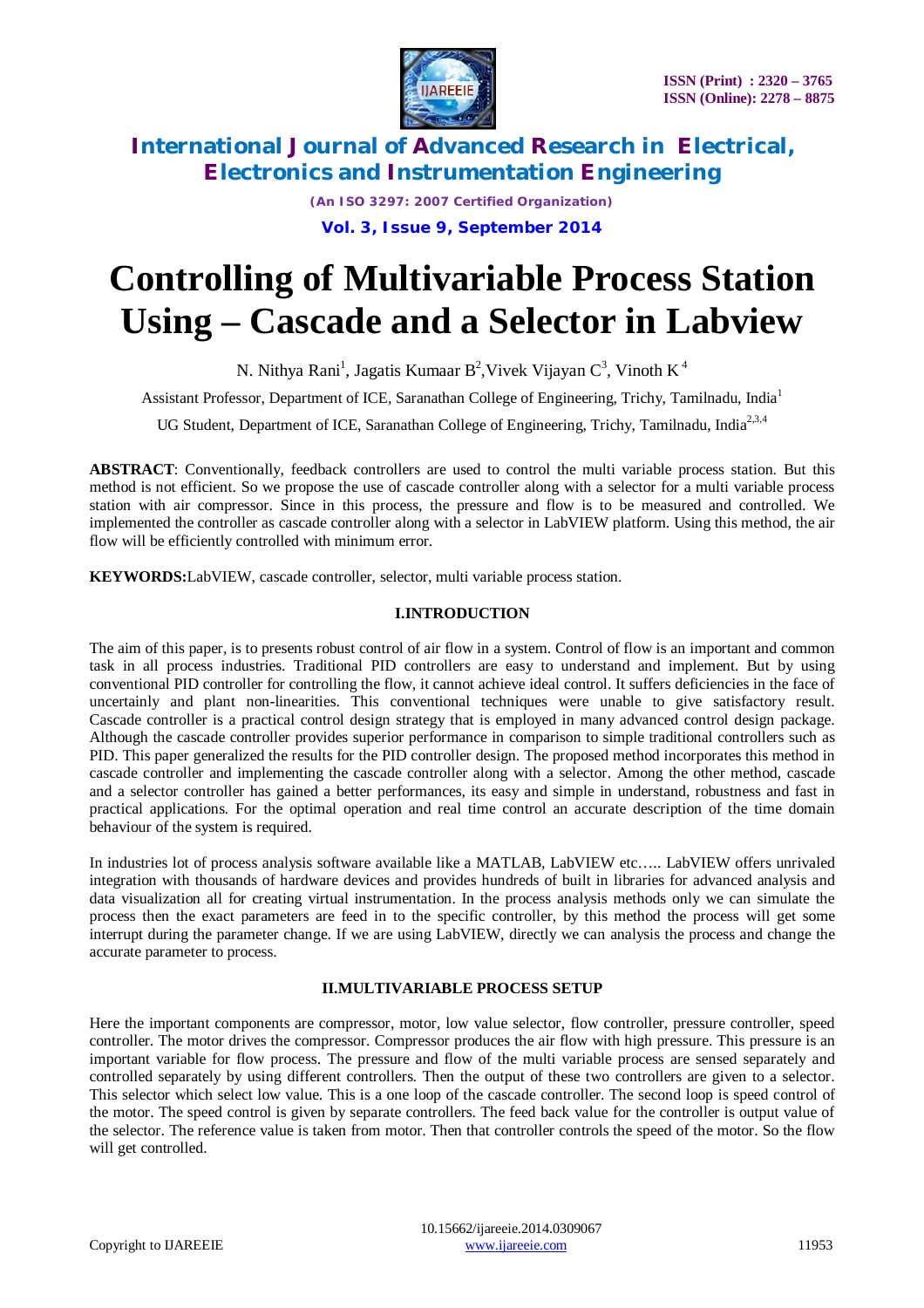

*(An ISO 3297: 2007 Certified Organization)* **Vol. 3, Issue 9, September 2014**



Fig. 1 Process Setup

### **III.CONTROLLER DESIGNING**

#### **ON-OFF CONTROLLER**

An on-off controller is the simplest form of flow control device. The output from the device is either on or off, with no middle state. An on-off controller will switch the output only when the flow crosses the setpoint. For flow control, the output is on when the flow is below the setpoint, and off above setpoint. Since the flow crosses the setpoint to change the output state, the process flow will be cycling continually, going from below setpoint to above, and back below. In cases where this cycling occurs rapidly, and to prevent damage to contactors and valves, an on-off differential, or "hysteresis," is added to the controller operations. This differential requires that the flow exceed setpoint by a certain amount before the output will turn off or on again. On-off differential prevents the output from "chattering" or making fast, continual switches if the cycling above and below the setpoint occurs very rapidly. On-off control is usually used where a precise control is not necessary, in systems which cannot handle having the energy turned on and off frequently, where the mass of the system is so great that flow change extremely slowly, or for a flow alarm. One special type of on-off control used for alarm is a limit controller. This controller uses a latching relay, which must be manually reset, and is used to shut down a process when a certain temperature is reached.

#### **CASCADE CONTROLLER**

Cascade control can improve control system performance over single-loop control whenever either: (1) Disturbances affect a measurable intermediate or secondary process output that directly affects the primary process output that we wish to control; or (2) the gain of the secondary process, including the actuator, is nonlinear. In the first case, a cascade control system can limit the effect of the disturbances entering the secondary variable on the primary output. In the second case, a cascade control system can limit the effect of actuator or secondary process gain variations on the control system performance. Such gain variations usually arise from changes in operating point due to setpoint changes or sustained disturbances.Cascade control has two objectives. The first is to suppress the effect ofdisturbances on the primary process output via the action of a secondary, or inner control loop around a secondary process measurement. The second is to reduce the sensitivity of theprimary process variable to gain variations of the part of the process in the inner control loop.As we shall demonstrate, cascade control can be usefully applied to any process where a measurable secondary variable directly influences the some dynamics. We will also demonstrate that despite frequent literature statements to the contrary, inner loop dynamics do not have to be faster than the outer loop dynamics. However, the traditional cascade structure and tuning methods must be modified in order for cascade control to achieve its objectives when the inner loop process has dynamics that are on the order of, or slower than, the primary process dynamics.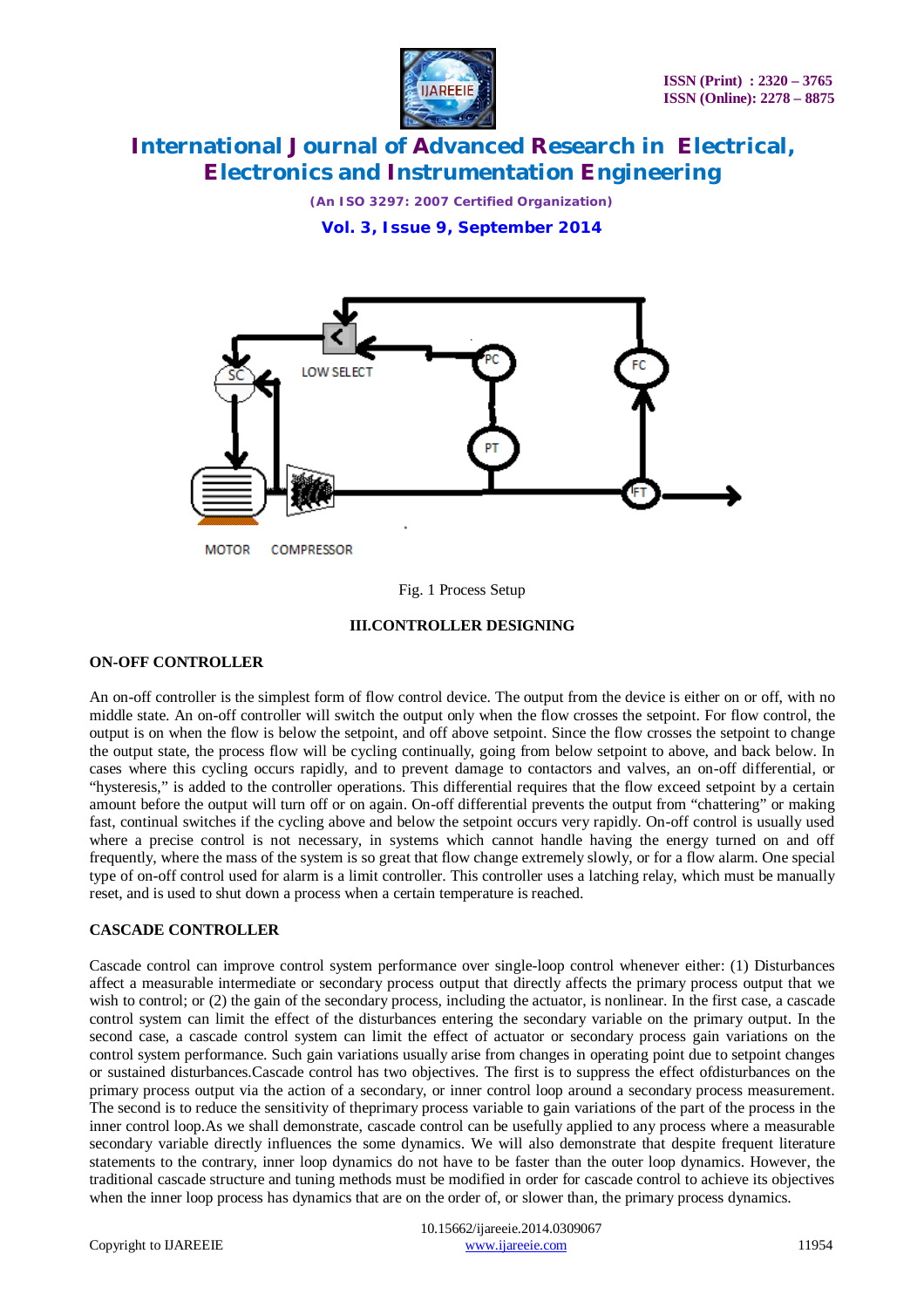

*(An ISO 3297: 2007 Certified Organization)*

# **Vol. 3, Issue 9, September 2014**



Fig. 2 General Block Diagram of Cascade Control Loop

### **IV. DESIGN OF SYSTEM SOFTWARE**

### **LabVIEW**

LabVIEW is a highly productive development environment for creating custom applications that interact with real world data or signals in fields such as science and engineering. LabVIEW is unique because it makes this wide variety of tools available in single environment. LabVIEW is a development environment for problem solving accelerated productivity and continual innovation. LabVIEW itself is a software develop the environment that contains numerous components.

# **G PROGRAMING LANGUAGE**

G Programing language is a central tool LabVIEW using it you can quickly tight it together data acquisition, analysis, and logic operations and understand how data is being modified. It is a high level data flow graphical programming language designed to develop application that are

- a. Interactive
- b. Executing parallel
- c. Multicore

LabVIEW contains powerful optimizing compiler that examines your block diagram and directly generates efficient machine codes.

#### 1. HARDWARE SUPPORT

With LabVIEW you can use all of your hardware with single development environment connectivity is made possible with driver software which serves as the communication layer between LabVIEW and your hardware. LabVIEW supports thousands of hardware device including scientific instruments, data acquisition device, sensors, cameras, motors and actuators, machine vision and image processing hardware, wireless sensors and field-programmable gate arrays (FPGAs). In the rare event a LabVIEW driver doesn't already exist you can also import driver from other programming languages.

#### 2. UI COMPONENTS AND REPORTING TOOLS

UI tools are a set of reusable VIs that can help you create a better user interface experience. Interactive control such as graph, LED, and tables to view your acquire data. There are many tools to save a data to files are database, or automatically generate reports. Every LabVIEW block diagram also has an associated front panel which is user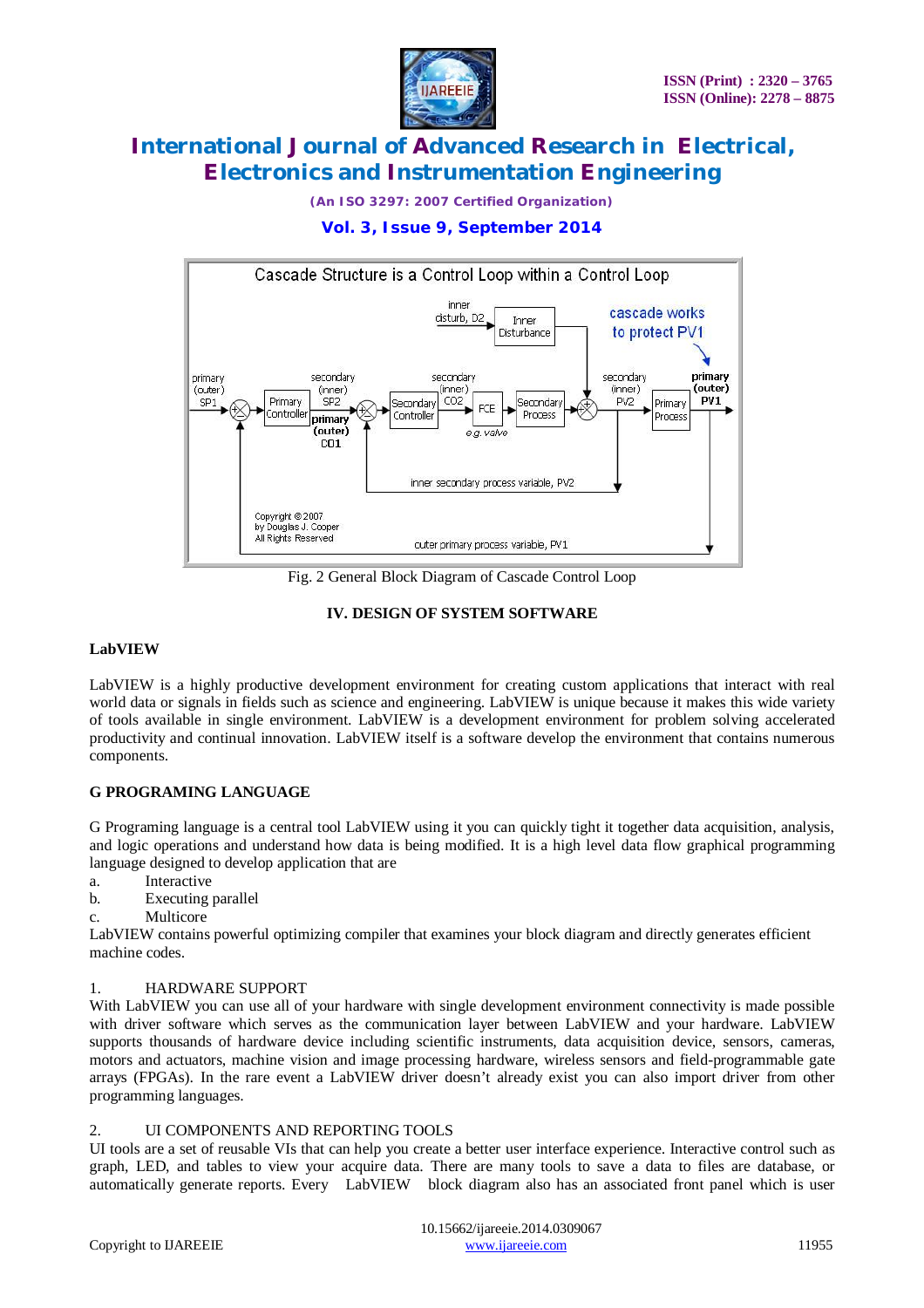

*(An ISO 3297: 2007 Certified Organization)*

### **Vol. 3, Issue 9, September 2014**

interface of your application. On the front panel you can place generic control and indicator such as string, buttons, number and indicators such as thermometer, and dials and scales.

a. MODELS OF COMPUTATION: simulation syntax, state chart, component-level IP codes, interrupt driven programming, ODE modeling, C code. When LabVIEW was first released, G was the only way to define the functionality needed.

b. TECHNOLOGY ABSTRACTION: Harness emerging technologies such as FPGA's multicore CPUs and virtualization without painful relearning and additional development effort.

#### **TOOLS USED IN LAB VIEW**

**.** WHILE LOOP:



Fig. 3 While Loop in LabVIEW

It repeats the code within its subdiagram until a specific condition occurs. A while loop always executes at least one time.

Conditional Terminal—Evaluates a Boolean input value to determine whether to continue executing the While Loop. To specify whether the loop stops for a TRUE or FALSE Boolean value, configure the continuation behavior of the loop. You also can determine when the loop stops by wiring an error cluster to the conditional terminal.

Iteration Terminal (i)—Provides the current loop iteration count. The loop count always starts at zero for the first iteration. If the iteration count exceeds 2,147,483,647, or  $2^{31}$ -1, the iteration terminal remains at 2,147,483,647 for all further iterations. If you need to keep count of more than 2,147,483,647 iterations, you can use shift registers with a greater integer range.

#### PID LEAD LAG:

Implements a PID controller with a lead/lag function, which is generally used as a dynamic compensator in feedforward control schemes. This VI uses a positional algorithm and is an approximation of a true exponential lead/lag. Use the DBL instance of this VI to implement a single control loop. Use the DBL Array instance to implement parallel multi-loop control.

#### PID:

Implements a PID controller using a PID algorithm for simple PID applications or high speed control applications that require an efficient algorithm. The PID algorithm features control output range limiting with integrator anti-windup and bumpless controller output for PID gain changes. Use the DBL instance of this VI to implement a single control loop. Use the DBL Array instance to implement parallel multi-loop control.

#### NOISE:

It generates random numbers with a little bit of smoothing and selectable amplitude.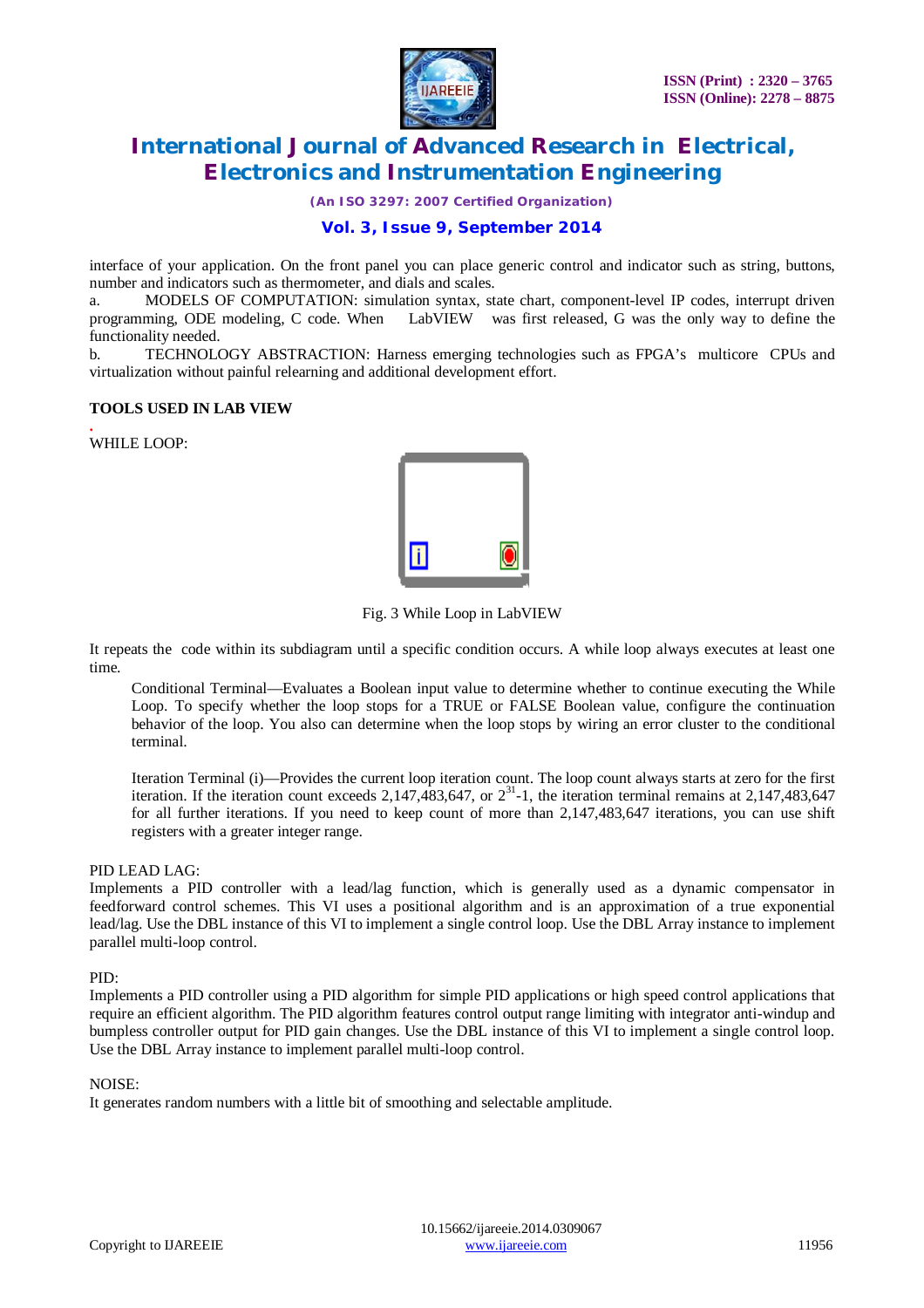

*(An ISO 3297: 2007 Certified Organization)* **Vol. 3, Issue 9, September 2014**

WAVEFORM CHART:



Fig. 4 Waveform Chart in LabVIEW

The waveform chart is a special type of numeric indicator that displays one or more plots of data typically acquired at a constant rate. The following front panel shows an example of a waveform chart.The waveform chart maintains a history of data, or buffer, from previous updates. Right-click the chart and select Chart History Length from the shortcut menu to configure the buffer. The default chart history length for a waveform chart is 1,024 data points. The frequency at which you send data to the chart determines how often the chart redraws.

#### SELECT FUNCTION:

Return the value wired to the T or F input depending on the value of Sif S is true, this function returns the value wired to T. If S is false this function returns the value wired to F. For building the select function select the select function under comparison palatte.



Fig. 5 Select Function in LabVIEW

| Bundle |  |  |  |
|--------|--|--|--|

Fig. 6 Bundle Array Function

You also can use this function to change the values of individual elements in an existing cluster without having to specify new values for all elements. To do so, wire the cluster you want to change to the middle cluster terminal of this function. When you wire a cluster to this function, the function resizes automatically to display inputs for each element in the cluster. The connector pane displays the default data types for this polymorphic function.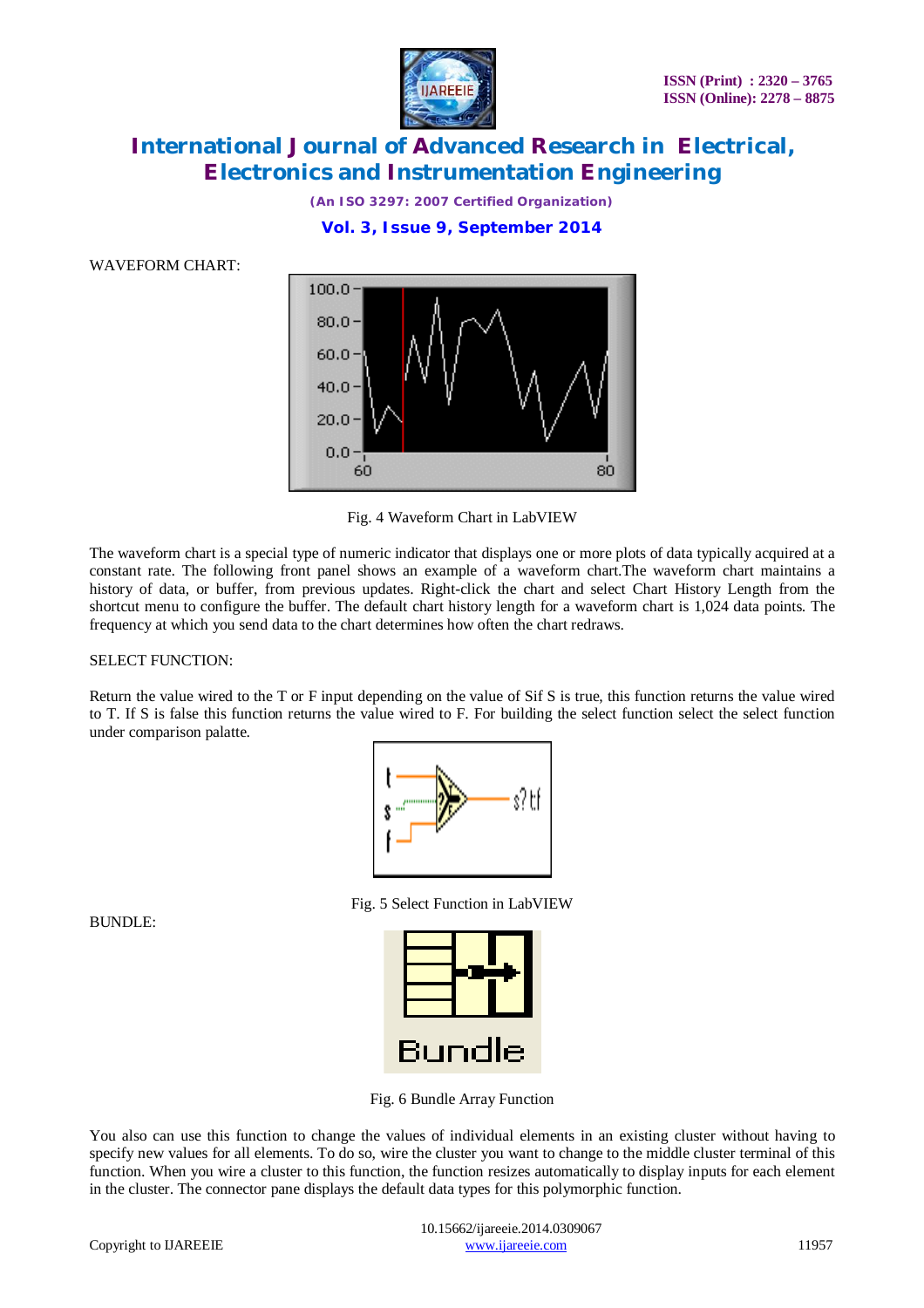

*(An ISO 3297: 2007 Certified Organization)*

### **Vol. 3, Issue 9, September 2014**

### **V. CONTROLLING PROCESS**



Fig. 7 Block Diagram Window in LabVIEW for Multivariable Process

Overview: This VI demonstrates a cascade and selector control. A compressor, driven by a motor, has a tachometer on it which requires a PID loop to control the speed (the downstream loop). Pressure and flow out of the compressor are fed to individual PID controllers. We want to control the flow, but if the pressure exceeds a specified setpoint, it then becomes the controlled variable. This calls for a "low select" function to combine the two upstream controller outputs. The lower of the two outputs then becomes the setpoint for the compressor speed.

Run the VI and note that the PC (pressure controller) and FC (flow controller) turn black when they are selected. Normally, you would leave the pressure setpoint constant. Try making an upward step in flow and notice how the PC takes over control as pressure overshoots. In the real world, a plugged pipe would also cause the pressure loop to take over.For simplicity, all variables in this demo are in percent. In a real application, you could normalize all the input and setpoint values to percent before passing them to the PID controllers.Note that the downstream loop, also known as the inner loop, which is the compressor's speed control, must be faster than the outer loops. A factor of 10 is usually recommended. Otherwise, oscillation is assured. The response speed is simulated through the use of lags.

# **VI. RESULT AND DISCUSSION**

Here the control of the multi variable process is done by cascade and a selector controller. Because it is better method than other controlling methods. Let us take on-off controller as an example. If we use on-off controller in this process, flow will go high level at controller at on state and then flow will go suddenly zero level at off state of controller. This is most important disadvantage of using other conventional controllers. So here the cascade and a selector controller is most suitable controlling method for this multi variable process. In this cascade controller one loop is low value selection loop. Then the another loop is speed controlling loop.

Here pressure is an important factor that affects the process. In this air flow control process pressure exceeds above to the air flow. Here we want to control the flow only. But pressure cause some effect at control process. So that low